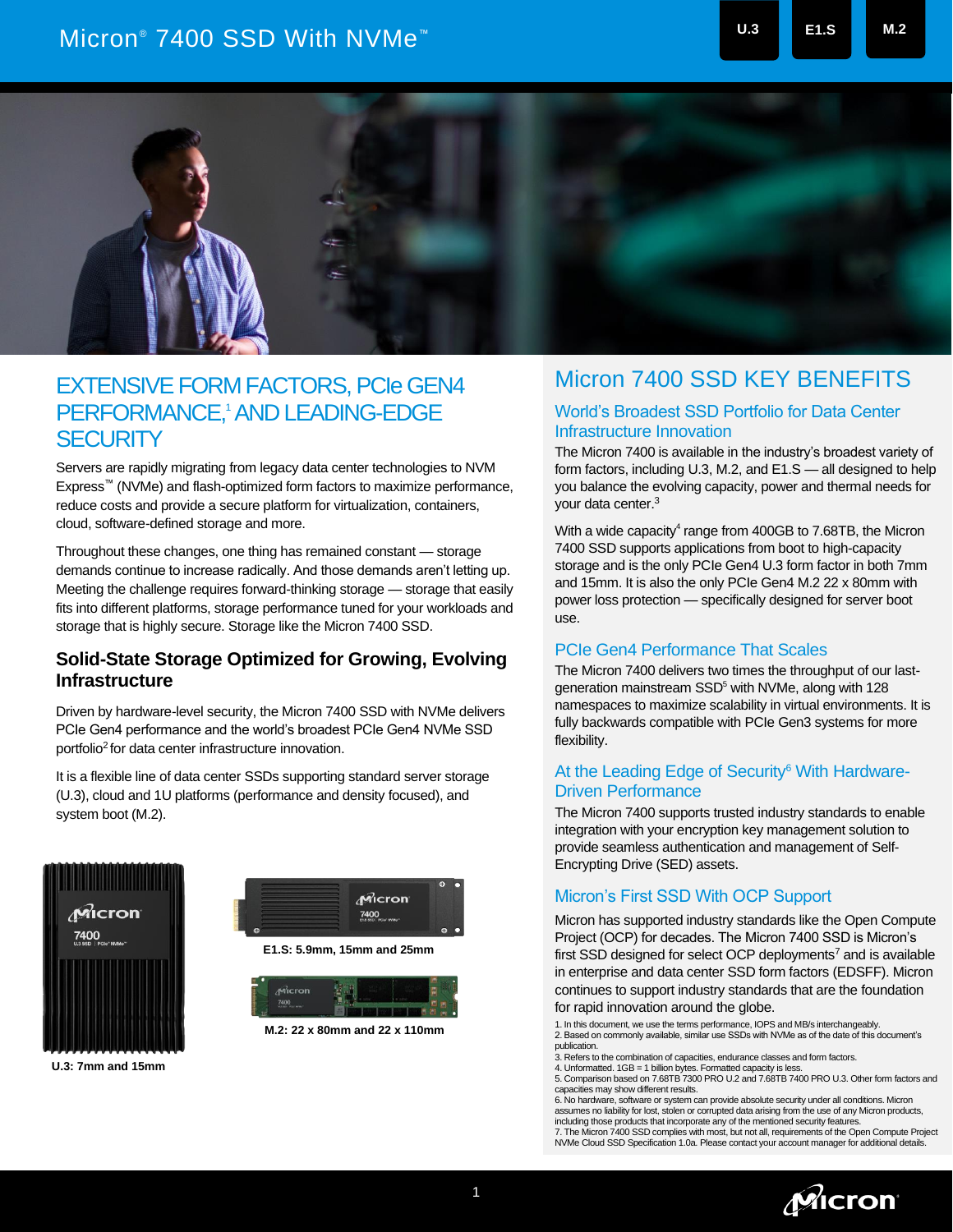## Evolving Threats Managed With State-of-the-Art Security Features

The Micron 7400 SSD offers a robust complement of proven security features built over generations of Micron data center SSDs. In addition, it offers seven new security features that help address emerging concerns as data and data-driven applications are virtualized, moved to the cloud or containerized.

| Micron 7400 SSD Feature              | <b>Benefit</b>                                                                                                              |
|--------------------------------------|-----------------------------------------------------------------------------------------------------------------------------|
| <b>Secure Execution Environment</b>  | Includes dedicated security processing hardware with physical isolation for security-related function<br>isolation          |
| <b>Asymmetric Roots of Trust</b>     | Enables authenticated revocation of root keys (in immutable ROM)                                                            |
| <b>Strong Asymmetric Key Support</b> | Uses standard, National Institute of Standards and technology (NIST)-approved algorithms with 208-<br>bit/3072-bit RSA keys |
| <b>RSA Delegation Key Support</b>    | Enables customers to maintain ownership of RSA keys                                                                         |
| <b>Secure Boot</b>                   | Helps ensure firmware integrity on running platform                                                                         |
| <b>Key-Based Firmware Update</b>     | Validates firmware using public key-based authentication prior to firmware update                                           |
| <b>Key-Based Privileged Access</b>   | Protects against unauthorized privileged SSD function execution with public key-based authorization                         |

# Built From the Ground Up for Mainstream Workloads

The Micron 7400 is optimized for mainstream NVMe SSD workloads, including SQL and NoSQL databases, block and object stores, VDI and server virtualization, and cloud storage. With its PCIe Gen4 NVMe interface and vertically integrated architecture, the Micron 7400 SSD brings powerful performance to seven physical form factors with end-to-end validation.

It also offers a high degree of configurability with up to 128 namespaces, multiple-sector-size support and standards-based management with low power and reduced total cost of ownership.

| <b>Micron 7400 SSD Feature</b>       | <b>Benefit</b>                                                                                                         |  |  |  |  |
|--------------------------------------|------------------------------------------------------------------------------------------------------------------------|--|--|--|--|
| U.3 (7mm or 15mm)                    | 7mm or 15mm enclosures to optimize space (7mm) or thermals (15mm), both of which are U.2 compatible                    |  |  |  |  |
| M.2 (22 x 80mm, 22 x 110mm)          | Ultracompact M.2 form factors that are well-suited for boot devices                                                    |  |  |  |  |
| E1.S (5.9mm, 15mm or 25mm)           | New EDSFF specification optimized for 1U platforms                                                                     |  |  |  |  |
| Up to 128 Namespaces                 | Isolated logical blocks of NAND that are separately accessible for noninterfering I/O and multitenancy                 |  |  |  |  |
| <b>Standards-Based Management</b>    | In-band and out-of-band (NVMe-MI) management for easy drive health availability                                        |  |  |  |  |
| <b>Multiple-Sector-Size Support</b>  | Support for 512- and 4096-byte sectors so the Micron 7400 can satisfy multiple platforms                               |  |  |  |  |
| <b>Vertical Integration</b>          | Micron-tested 1200 MT/s 3D TLC NAND, NVMe 1.4 4-core CPU controller, firmware and validation for<br>seamless operation |  |  |  |  |
| <b>Flex Capacity Feature</b>         | Easy adjustments to SSD capacity to match different applications and workloads                                         |  |  |  |  |
| <b>Power Loss Protection</b>         | SSD power holdup mechanism that helps ensure data in flight is properly written when SSD power is lost                 |  |  |  |  |
| <b>Data Path Protection</b>          | Helps protect against bit errors as data travels from the PHY to the NAND and back                                     |  |  |  |  |
| <b>Adaptive Thermal Monitoring</b>   | SSD internal temperature monitoring and power adjustment to ensure operation within thermal limits                     |  |  |  |  |
| <b>Storage Executive Support</b>     | Micron-developed SSD management software for easy SSD health monitoring, firmware updates and more                     |  |  |  |  |
| <b>RAIN</b>                          | Internal SSD NAND redundancy management mechanism that helps protect data against media failure                        |  |  |  |  |
| <b>NVMe-MI over SMBus</b>            | Device management that runs before platform software loads                                                             |  |  |  |  |
| <b>Firmware Activation w/o Reset</b> | Firmware updates without resetting the NVMe subsystem for near-continuous operation                                    |  |  |  |  |
| <b>TAA Compliance</b>                | Compliance with the Trade Agreements Act (19 U.S.C. & 2501-2581)                                                       |  |  |  |  |

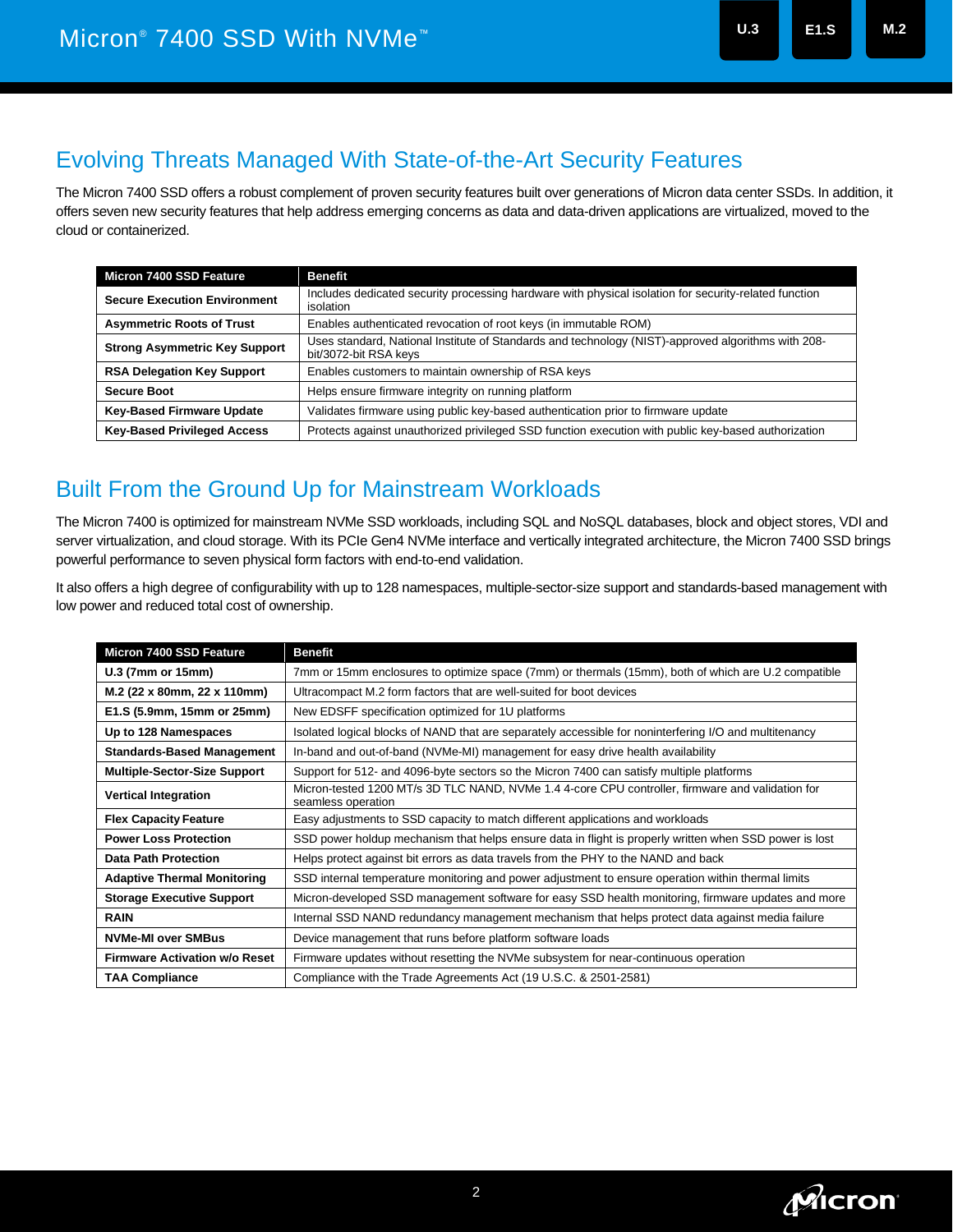## **Micron 7400 SSD Key Specifications**

|                                                     |                                   | 7400 PRO: U.3                                                                                     |                                      |                                                 |                                   | 7400 MAX: U.3                                       |                         |                           |                         |  |
|-----------------------------------------------------|-----------------------------------|---------------------------------------------------------------------------------------------------|--------------------------------------|-------------------------------------------------|-----------------------------------|-----------------------------------------------------|-------------------------|---------------------------|-------------------------|--|
| U.3                                                 |                                   | Read-Intensive, 1 Drive Write per Day                                                             |                                      |                                                 | Mixed-Use, 3 Drive Writes per Day |                                                     |                         |                           |                         |  |
| Capacity                                            |                                   | 960GB                                                                                             | 1.92TB                               | 3.84TB                                          | 7.68TB                            | <b>800GB</b>                                        | 1.6TB                   | 3.2TB                     | 6.4TB                   |  |
| Performance <sup>8,9</sup>                          | Seq. Read (MB/s)                  | 6,500                                                                                             | 6,500                                | 6,600                                           | 6,600                             | 6,500                                               | 6,500                   | 6,600                     | 6,600                   |  |
|                                                     | Seq. Write (MB/s)                 | 1,000                                                                                             | 2,200                                | 3,500                                           | 5,40010                           | 1,000                                               | 2,200                   | 3,500                     | 5,40010                 |  |
|                                                     | Rand. Read (IOPS)                 | 240,000                                                                                           | 430,000                              | 800,000                                         | 1,000,000                         | 240,000                                             | 430,000                 | 800,000                   | 1,000,000               |  |
|                                                     | Rand. Write (IOPS)                | 60,000                                                                                            | 95,000                               | 150,000                                         | 190,000                           | 122,000                                             | 224,000                 | 347,000                   | 363,000                 |  |
|                                                     | 70/30 Rand.<br>Read/Write (IOPS)  | 105,000                                                                                           | 174,000                              | 275,000                                         | 400,000                           | 159,000                                             | 276,000                 | 455,000                   | 610,000                 |  |
|                                                     | Latency (TYP, µs)                 | 75 (read)<br>15 (write)                                                                           | 75 (read)<br>15 (write)              | 75 (read)<br>15 (write)                         | 75 (read)<br>15 (write)           | 75 (read)<br>15 (write)                             | 75 (read)<br>15 (write) | 75 (read)<br>15 (write)   | 75 (read)<br>15 (write) |  |
| Endurance (total bytes written in TB) <sup>11</sup> |                                   | 1,700<br>6,700                                                                                    | 3,500<br>14,400                      | 7,000<br>25,700                                 | 14,000<br>48,900                  | 4,300<br>8,000                                      | 8,700<br>16,400         | 17,500<br>31,800          | 35,000<br>62,800        |  |
| E1.S                                                |                                   |                                                                                                   |                                      | 7400 PRO: E1.S                                  |                                   | 7400 MAX: E1.S<br>Mixed-Use, 3 Drive Writes per Day |                         |                           |                         |  |
|                                                     |                                   | 960GB                                                                                             | 1.92TB                               | Read-Intensive, 1 Drive Write per Day<br>3.84TB |                                   | <b>800GB</b>                                        | 1.6TB                   | 3.2TB                     |                         |  |
| Capacity                                            |                                   |                                                                                                   |                                      |                                                 |                                   |                                                     |                         |                           |                         |  |
|                                                     | Seq. Read (MB/s)                  | 6,500                                                                                             | 6,500                                | 6,600                                           |                                   | 6,500                                               | 6,500                   | 6,600                     |                         |  |
|                                                     | Seq. Write (MB/s)                 | 1,000                                                                                             | 2,200                                | 3,500                                           |                                   | 1,000                                               | 2,200                   | 3,500                     |                         |  |
| Performance                                         | Rand. Read (IOPS)                 | 240,000                                                                                           | 430,000                              | 800,000                                         |                                   | 240,000                                             | 430,000                 | 800,000                   |                         |  |
|                                                     | Rand. Write (IOPS)<br>70/30 Rand. | 60,000                                                                                            | 95.000                               | 150,000                                         |                                   | 122,000                                             | 224,000                 | 347,000                   |                         |  |
|                                                     | <b>Read/Write (IOPS)</b>          | 105,000                                                                                           | 174,000                              | 275,000                                         |                                   | 159,000                                             | 276,000                 | 455,000                   |                         |  |
|                                                     | Latency (TYP, µs)                 | 75 (read)<br>15 (write)                                                                           | $\overline{75}$ (read)<br>15 (write) | 75 (read)<br>15 (write)                         |                                   | 75 (read)<br>15 (write)                             | 75 (read)<br>15 (write) | $75$ (read)<br>15 (write) |                         |  |
| Endurance (total bytes written in TB) <sup>11</sup> |                                   | 1,700<br>6,700                                                                                    | 3,500<br>14,400                      | 7,000<br>25,700                                 |                                   | 4,300<br>8,000                                      | 8,700<br>16,400         | 17.500<br>31,800          |                         |  |
| M.2                                                 |                                   | 7400 PRO: M.2                                                                                     |                                      |                                                 |                                   | 7400 MAX: M.2                                       |                         |                           |                         |  |
|                                                     |                                   | Read-Intensive, 1 Drive Write per Day                                                             |                                      |                                                 |                                   | Mixed-Use, 3 Drive Writes per Day                   |                         |                           |                         |  |
| Capacity                                            |                                   | 480GB <sup>12</sup>                                                                               | 960GB <sup>12</sup>                  | 1.92TB                                          | 3.84TB                            | 400GB <sup>12</sup>                                 | 800GB <sup>12</sup>     | 1.6TB                     | 3.2TB                   |  |
|                                                     | Seq. Read (MB/s)                  | 4,400                                                                                             | 4,400                                | 4,400                                           | 4,400                             | 4,400                                               | 4,400                   | 4,400                     | 4,400                   |  |
|                                                     | Seq. Write (MB/s)                 | 530                                                                                               | 1,000                                | 2,000                                           | 2,200                             | 530                                                 | 1,000                   | 2,000                     | 2,200                   |  |
|                                                     | Rand. Read (IOPS)                 | 120,000                                                                                           | 230,000                              | 420,000                                         | 650,000                           | 120,000                                             | 230,000                 | 420,000                   | 650,000                 |  |
| <b>Performance</b>                                  | Rand. Write (IOPS)                | 25,000                                                                                            | 60,000                               | 85,000                                          | 105,000                           | 55,000                                              | 118,000                 | 172,000                   | 206,000                 |  |
|                                                     | 70/30 Rand.<br>Read/Write (IOPS)  | 45,000                                                                                            | 105,000                              | 160,000                                         | 240,000                           | 75,000                                              | 153,000                 | 261,000                   | 360,000                 |  |
|                                                     | Latency (TYP, µs)                 | $85$ (read)<br>40 (write)                                                                         | 85 (read)<br>15 (write)              | 85 (read)<br>15 (write)                         | 85 (read)<br>15 (write)           | 85 (read)<br>15 (write)                             | 85 (read)<br>15 (write) | 85 (read)<br>15 (write)   | 85 (read)<br>15 (write) |  |
| Endurance (total bytes written in TB) <sup>11</sup> |                                   | 800<br>3,800                                                                                      | 1,700<br>6,700                       | 3,500<br>14,400                                 | 7,000<br>25,700                   | 2,100<br>4,100                                      | 4,300<br>8,000          | 8,700<br>16,400           | 17,500<br>31,800        |  |
|                                                     | Micron 7400 SSD: Common Features  |                                                                                                   |                                      |                                                 |                                   |                                                     |                         |                           |                         |  |
|                                                     | Interface                         | PCIe Gen4 1x4 NVMe (v1.4)                                                                         |                                      |                                                 |                                   |                                                     |                         |                           |                         |  |
| Basic                                               | <b>Form Factors</b>               | U.3 (7mm, 15mm), E1.S (5.9mm, 15mm, 25mm), M.2 (22 x 80mm, 22 x 110mm)                            |                                      |                                                 |                                   |                                                     |                         |                           |                         |  |
| <b>Attributes</b>                                   | <b>NAND</b>                       | Micron 96-layer 3D TLC NAND                                                                       |                                      |                                                 |                                   |                                                     |                         |                           |                         |  |
|                                                     | <b>Typ. Latency</b>               | Read: M.2: 85µs, U.3, E1.S: 75µs; Write: 15µs                                                     |                                      |                                                 |                                   |                                                     |                         |                           |                         |  |
| <b>Reliability</b>                                  | <b>MTTF</b>                       | 2 million device hours                                                                            |                                      |                                                 |                                   |                                                     |                         |                           |                         |  |
|                                                     | <b>UBER</b>                       | <1 sector per 10 <sup>17</sup> bits read                                                          |                                      |                                                 |                                   |                                                     |                         |                           |                         |  |
|                                                     | Warranty                          | 5 years                                                                                           |                                      |                                                 |                                   |                                                     |                         |                           |                         |  |
| Environmental                                       | Power                             | Sequential read (maximum of all capacities by form factor): U.3: 13.6W / E1.S: 11.5W / M.2: 8.25W |                                      |                                                 |                                   |                                                     |                         |                           |                         |  |
| Characteristics                                     | <b>Operating Temp.</b>            | Sequential write (maximum of all capacities by form factor): U.3: 22W / E1.S: 12W / M.2: 8.25W    |                                      |                                                 |                                   |                                                     |                         |                           |                         |  |
|                                                     |                                   | $0-70$ °C                                                                                         |                                      |                                                 |                                   |                                                     |                         |                           |                         |  |

8. Sequential I/O: 128KB transfer size, QD = 128, steady state.

9. Random I/O: 4KB transfer size, QD = 256, steady state. 70/30 QD = 128. 10. This value for the 7mm version is 4,100.

11. First value shown is for 4K random TBW, second value shown is for 128K sequential TBW.

12. M.2 22 x 80mm available in 400GB, 480GB, 800GB and 960GB; M.2 22 x 110mm available in all listed M.2 capacities.

Notes: All values provided are for reference only and are not warrantied values. For warranty information, visi[t https://www.micron.com/support/sales-support/returns-and-warranties/e](https://www.micron.com/support/sales-support/returns-and-warranties/)nterprise-ssd-warranty or contact your Micron sales representative. Values represent the theoretical maximum endurance for the given transfer size and type. Actual lifetime will vary by workload. Refer to percentage used in the<br>SMART/Health info